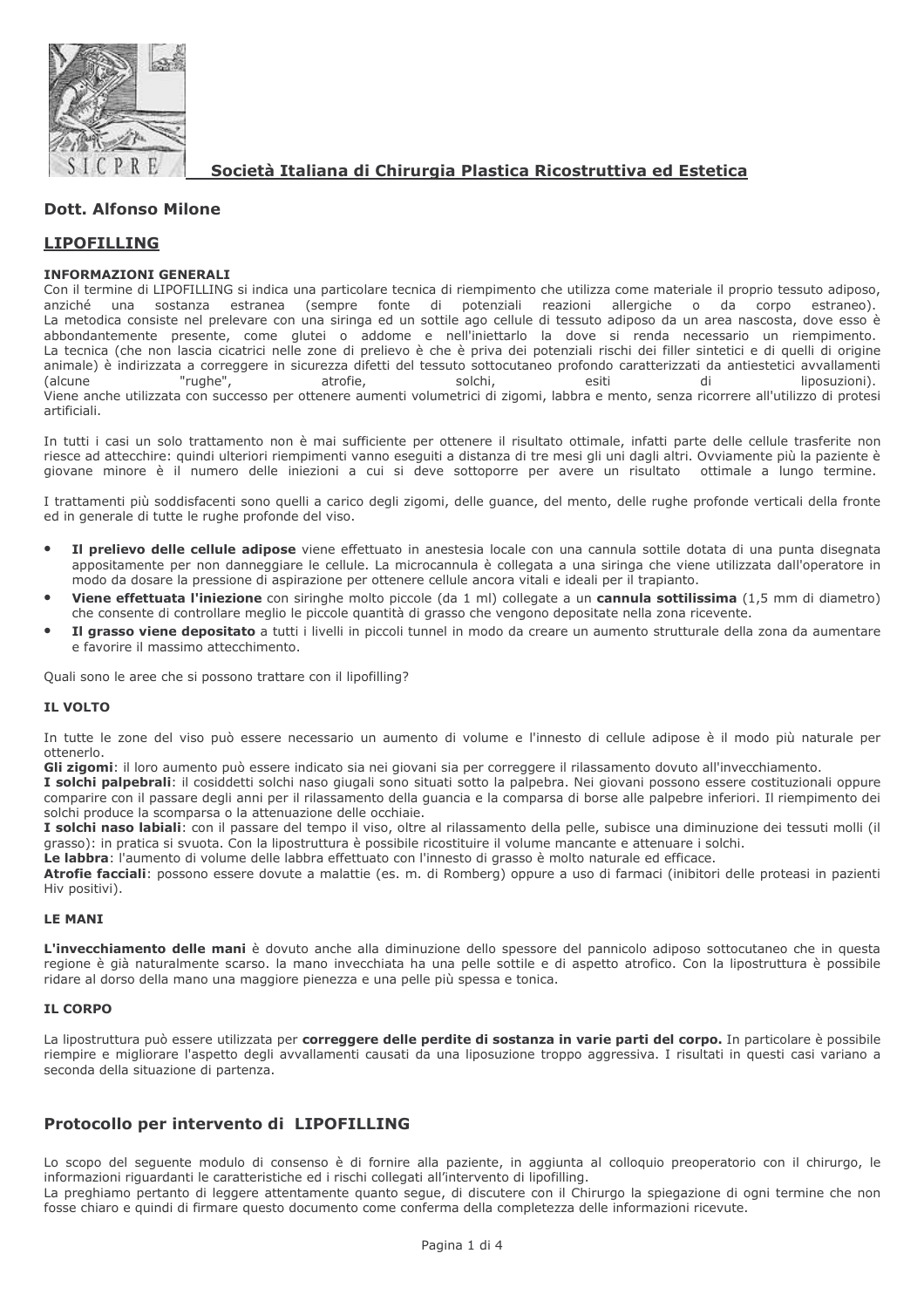La procedura operatoria per l'esecuzione dell'intervento di LIPOFILLING mi è stata personalmente spiegata dal chirurgo ed io ho pienamente compreso la natura e le conseguenze del procedimento.

L'intervento consiste nel prelievo di tessuto adiposo da una regione corporea donatrice e dal suo innesto nell'area da trattare al fine di ottenere l'aumento volumetrico precedentemente pianificato col chirurgo. In genere il grasso innestato viene in parte riassorbito in una percentuale variabile da paziente a paziente (da un minimo 20% ad un massimo 60%).Generalmente per ottenere un risultato ottimale devono essere presi in considerazione uno / due trattamenti successivi di minor entità.

### PRIMA DELL'INTERVENTO DI LIPOFILLING

- Informare il chirurgo di qualsiasi eventuale trattamento con farmaci (soprattutto cortisonici, contraccettivi, antipertensivi, cardioattivi, anticoaqulanti, ipoglicemizzanti, antibiotici, tranquillanti, sonniferi, eccitanti, ecc.)
- Sospendere l'assunzione di medicinali contenenti acido acetilsalicilico (es. Alka Seltzer, Ascriptin, Aspirina, Bufferin, Cemerit, Vivin C, ecc.).
- Eliminare o ridurre il fumo almeno una settimana prima dell'intervento. Segnalare immediatamente l'insorgenza di raffreddore, mal di gola, tosse, malattie della pelle.

#### ALLA VIGILIA DELL'INTERVENTO DI LIPOFILLING

- Praticare un accurato bagno di pulizia completo; lavare i capelli; rimuovere lo smalto dalle unghie delle mani e dei piedi;  $\bullet$ struccare accuratamente tutto il viso, con particolare attenzione alla rimozione del mascara dalle ciglia.
- Non assumere cibi né bevande, a partire dalla mezzanotte, se l'intervento è praticato in anestesia generale.

#### IL GIORNO DELL'INTERVENTO DI LIPOFILLING

Mantenere rigorosamente il digiuno ed indossare un indumento da notte completamente apribile sul davanti con maniche molto comode.

#### DOPO L'INTERVENTO DI LIPOFILLING

- Alla dimissione farsi accompagnare a casa in automobile.
- Per almeno un mese evitare l'esposizione diretta al sole o al calore intenso (es.sauna, lampade UVA)

## Al minimo dubbio di un andamento anormale del periodo postoperatorio o per qualsiasi altro problema inerente l'intervento, consultate senza esitazione il Vostro Chirurgo